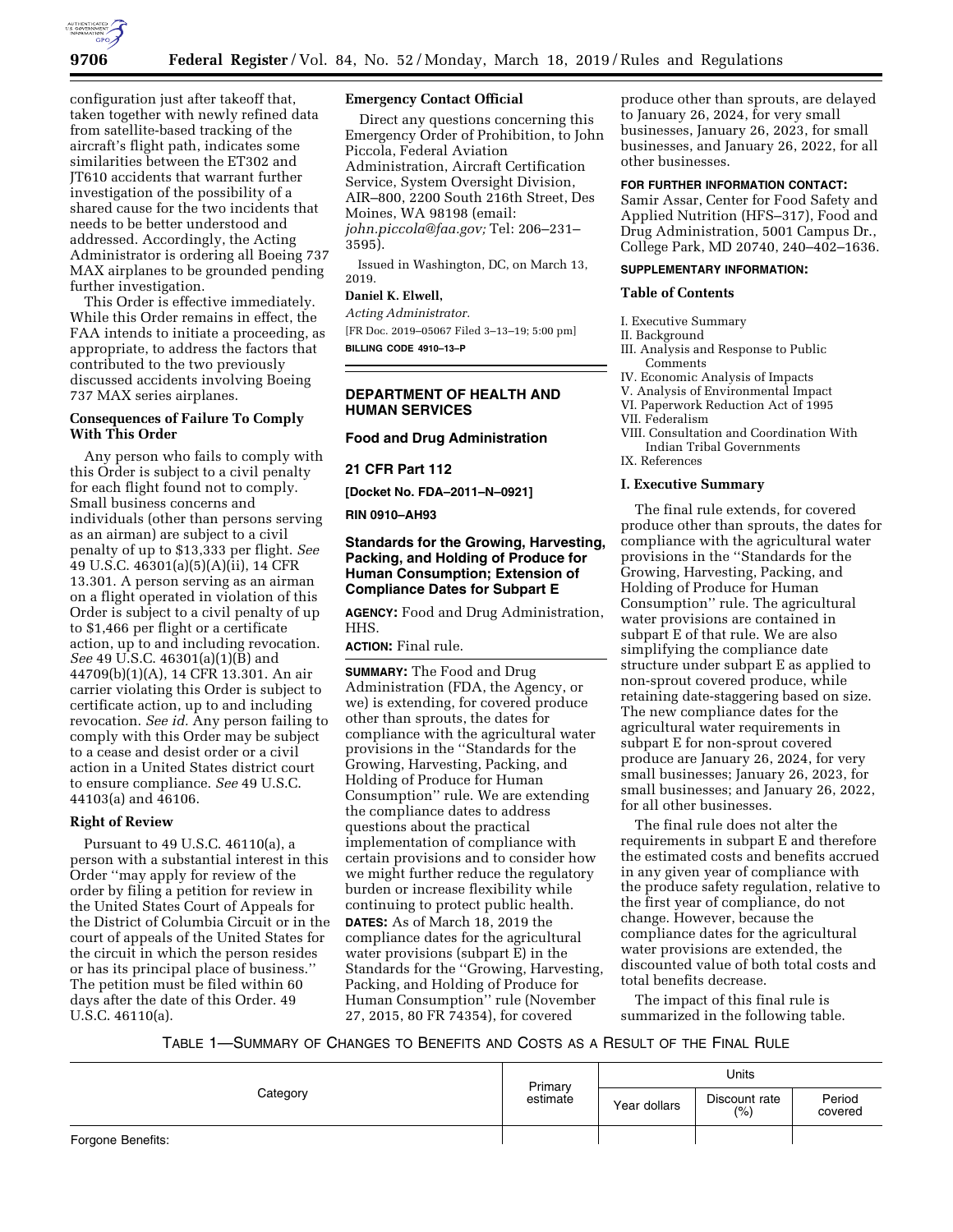|                              | Primary     | Units        |                      |                        |  |
|------------------------------|-------------|--------------|----------------------|------------------------|--|
| Category                     | estimate    | Year dollars | Discount rate<br>(%) | Period<br>covered      |  |
|                              | \$96<br>104 | 2017<br>2017 |                      | 2016-2025<br>2016-2025 |  |
| Forgone Costs:<br>Annualized | 10<br>12    | 2017<br>2017 |                      | 2016-2025<br>2016-2025 |  |

## TABLE 1—SUMMARY OF CHANGES TO BENEFITS AND COSTS AS A RESULT OF THE FINAL RULE—Continued

### **II. Background**

This extension of compliance dates concerns one of the seven foundational rules that we have established in Title 21 of the Code of Federal Regulations (21 CFR), Part 112 as part of our implementation of the FDA Food Safety Modernization Act (FSMA; Pub. L. 111– 353): ''Standards for the Growing, Harvesting, Packing, and Holding of Produce for Human Consumption'' (the produce safety regulation, published in the **Federal Register** of November 27, 2015, 80 FR 74354) (*https:// www.fda.gov/fsma*). We proposed this extension in a proposed rule published on September 13, 2017 (82 FR 42963). We have reviewed the comments submitted in response to the proposed rule, and we respond to those comments in section II. In this final rule we are extending the compliance dates as proposed.

In the preamble of the final rule establishing the produce safety regulation, we stated that the produce

safety regulation would be effective on January 26, 2016, and provided for compliance dates of 1 to 6 years from the effective date depending on farm size, commodity, and provision(s) (see table entitled ''compliance dates'' in the preamble of the final rule establishing the produce safety regulation, 80 FR 74354 at 74357, as corrected in a technical amendment at 81 FR 26466, May 3, 2016). (Some of the compliance dates identified in the technical amendment fall on weekends (*i.e.,*  January 26, 2019, is a Saturday and January 26, 2020, is a Sunday) and should therefore be read as referring to the next business day (*i.e.,* January 28, 2019, and January 27, 2020, respectively). We use the latter dates throughout this document.)

For the majority of agricultural water provisions at subpart E (and for most of the other provisions in the rule), with respect to covered produce other than sprouts, we provided compliance periods of 4 years from the effective date

of the rule for very small businesses, 3 years for small businesses, and 2 years for all other businesses.<sup>1</sup> We provided an additional 2 years beyond those compliance periods for certain water quality requirements in § 112.44 and related provisions in §§ 112.45 and 112.46. See table 2.

In a final rule, ''The Food and Drug Administration Food Safety Modernization Act; Extension and Clarification of Compliance Dates for Certain Provisions of Four Implementing Rules'' (81 FR 57784, August 24, 2016) we also extended the compliance date for certain ''customer provisions'' in four of the seven foundational rules that we have established as part of our implementation of FSMA, including the produce safety regulation (§ 112.2(b)(3)). In that final rule, we also clarified how we interpret the compliance dates for certain agricultural water testing provisions established in the produce safety regulation.

TABLE 2—AS STATED IN PRODUCE SAFETY REGULATION, COMPLIANCE DATES FOR REQUIREMENTS IN SUBPART E (AGRI-CULTURAL WATER) FOR COVERED ACTIVITIES INVOLVING COVERED PRODUCE (EXCEPT SPROUTS SUBJECT TO SUB-PART M)

| Compliance dates of 2–4 years applicable to the                                                                                                                                                                                       | Extended compliance date of additional 2 years beyond the                                                                                                                             |
|---------------------------------------------------------------------------------------------------------------------------------------------------------------------------------------------------------------------------------------|---------------------------------------------------------------------------------------------------------------------------------------------------------------------------------------|
| farm based on its size                                                                                                                                                                                                                | compliance date based on size of farm                                                                                                                                                 |
| §112.41.<br>§ 112.42.<br>§112.43.<br>§ 112.45(b).<br>§112.45(a) with respect to safe and adequate standard.<br>\$112.46(a).<br>§112.46(b)(1) with respect to untreated surface water.<br>§112.47.<br>§112.48.<br>§112.49.<br>§112.50. | $$112.44$ .<br>$\S$ 112.45(a) with respect to $\S$ 112.44(a) criterion.<br>$\S$ 112.46(b)(1) with respect to untreated ground water.<br>$\S$ 112.46(b)(2) and (b)(3).<br>\$112.46(c). |

FDA has received feedback from numerous stakeholders raising issues regarding the practicality of some of the agricultural water requirements in the produce safety regulation as applied to

covered produce other than sprouts. Many of these concerns relate to the testing requirements for pre-harvest agricultural water, which are different for sprouts than they are for other types

of covered produce. We are extending these compliance dates in light of the feedback we have received. Additional time allows us to consider how to approach these issues.

<sup>1</sup>Under the produce safety regulation, a farm is a very small business if, on a rolling basis, the average annual monetary value of produce it sold

during the previous 3-year period is no more than \$250,000. A farm is a small business if, on a rolling basis, the average annual monetary value of

produce it sold during the previous 3-year period is no more than \$500,000; and the farm is not a very small business. See 21 CFR 112.3.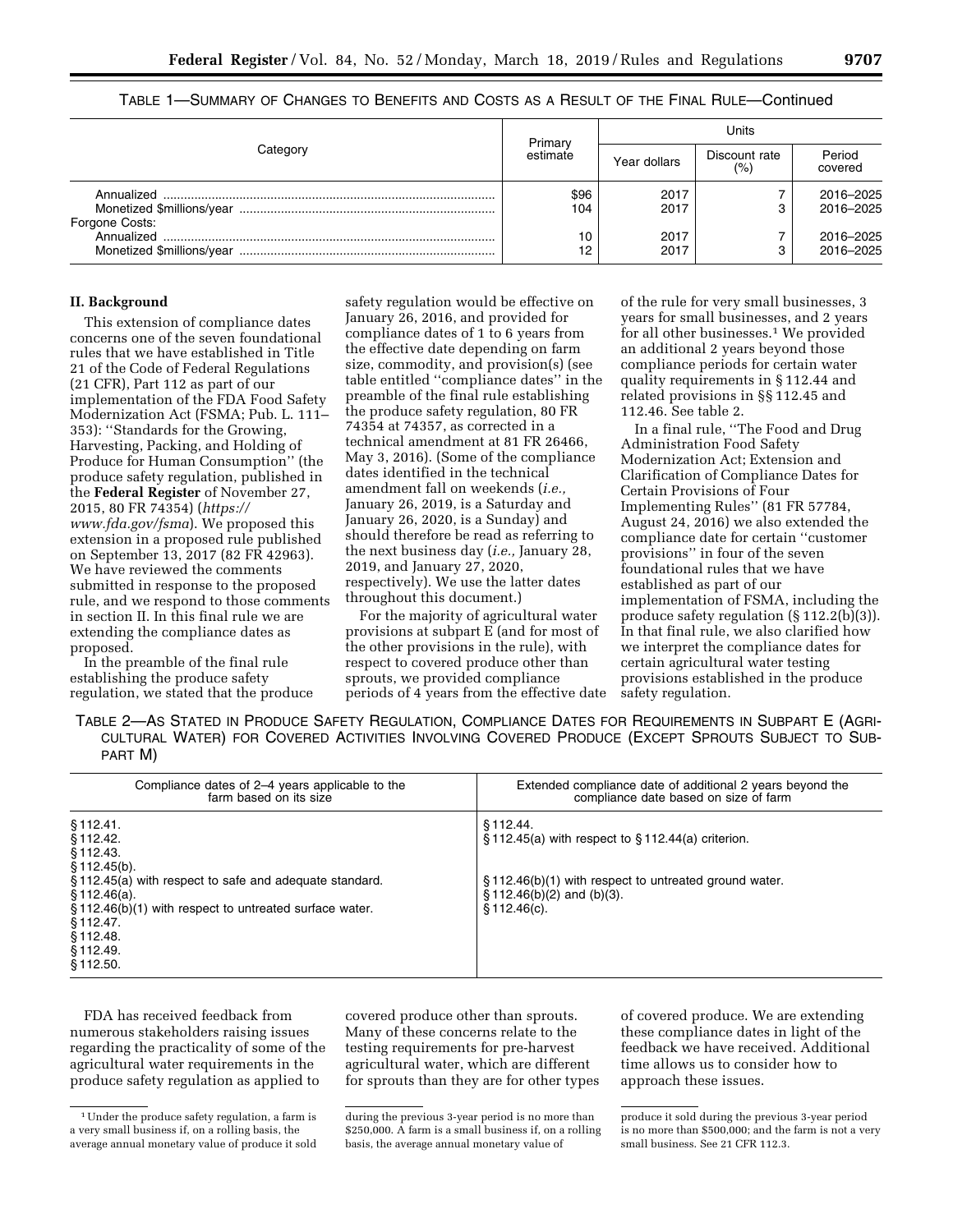As part of this extension, we are simplifying the subpart E compliance period structure such that all the compliance dates for subpart E provisions as applied to non-sprout covered produce will occur at the same time, retaining date-staggering based on farm size. Accordingly, covered farms

will have 2 years beyond the previously published compliance dates for the water quality requirements in § 112.44 and related provisions in §§ 112.45 and 112.46, to comply with all of subpart E. Put another way, we are extending the compliance dates for provisions in the first column of table 2 by 4 years and

extending the compliance dates for provisions in the second column of table 2 by 2 years, so that the compliance dates for non-sprout covered produce for all provisions of subpart E are those listed in table 3.

## TABLE 3—COMPLIANCE DATES FOR REQUIREMENTS IN SUBPART E FOR COVERED ACTIVITIES INVOLVING COVERED PRODUCE (EXCEPT SPROUTS SUBJECT TO SUBPART M)

| Size of covered farm | Time periods starting from the effective date<br>of the November 27, 2015, produce safety<br>final rule (January 26, 2016) |                                                             |  |  |
|----------------------|----------------------------------------------------------------------------------------------------------------------------|-------------------------------------------------------------|--|--|
|                      | Compliance period                                                                                                          | Compliance date                                             |  |  |
|                      | 8 years<br>6 years                                                                                                         | January 26, 2024.<br>January 26, 2023.<br>January 26, 2022. |  |  |

This rule is limited in scope to extending the compliance dates for covered produce other than sprouts. The rule does not address the underlying requirements in subpart E, but only the compliance dates for those requirements (for covered produce other than sprouts).

We conducted a qualitative assessment of risk of hazards associated with produce production during the produce safety rulemaking, which indicates that agricultural water is a potential route of contamination of produce during growing, harvesting, and on-farm postharvest activities and that use of poor agricultural practices could lead to contamination and illness even where the potential for contamination is relatively low. We remain firmly committed to sciencebased minimum standards directed to agricultural water to minimize the risk of serious adverse health consequences or death from the use of, or exposure to, covered produce, including those reasonably necessary to prevent the introduction of known or reasonably foreseeable hazards into covered produce, and to provide reasonable assurances that the produce is not adulterated under section 402 of the Federal Food, Drug, and Cosmetic Act

(FD&C Act) (21 U.S.C. 342). To that end, we have been pursuing and will continue to pursue a rigorous stakeholder engagement plan in the coming months as we consider the practical implementation of the agricultural water requirements and how to best achieve these important public health objectives. Along with farmers and others in the produce industry, in February 2018 we participated in a summit at which participants proposed and discussed potential approaches to addressing concerns with the existing agricultural water requirements. We are also continuing visits to farms throughout the country to further refine our understanding of the myriad variations in agricultural water sources and uses. We will continue to consult with experts in produce safety, water systems, and water microbiology, from both the public and private sectors, to take advantage of the very latest scientific developments and conclusions, particularly around water quality criteria, sampling, and testing.

This rule does not change the compliance dates for sprouts. In the final produce safety regulation, we provided staggered compliance periods based on farm size for covered activities involving sprouts. The compliance date for activities involving sprouts for very small businesses is January 28, 2019. The compliance date for activities involving sprouts for small businesses is January 26, 2018. The compliance date for activities involving sprouts for all other businesses is January 26, 2017. The final produce safety regulation established sprout-specific requirements on multiple topics, including agricultural water. The agricultural water requirements for sprouts are different from the agricultural water requirements for other produce commodities (compare §§ 112.44(a)(1) and 112.44(b)). We have not received any significant feedback from sprout farms that subpart E has posed particular challenges. Accordingly, as proposed, we are not taking action with regard to compliance dates for activities involving sprouts.

Table 4 summarizes the compliance dates for the produce safety regulation based on this final rule. Time periods start from the effective date of the produce safety rule (January 26, 2016) except as otherwise specified. **BILLING CODE 4164–01–P**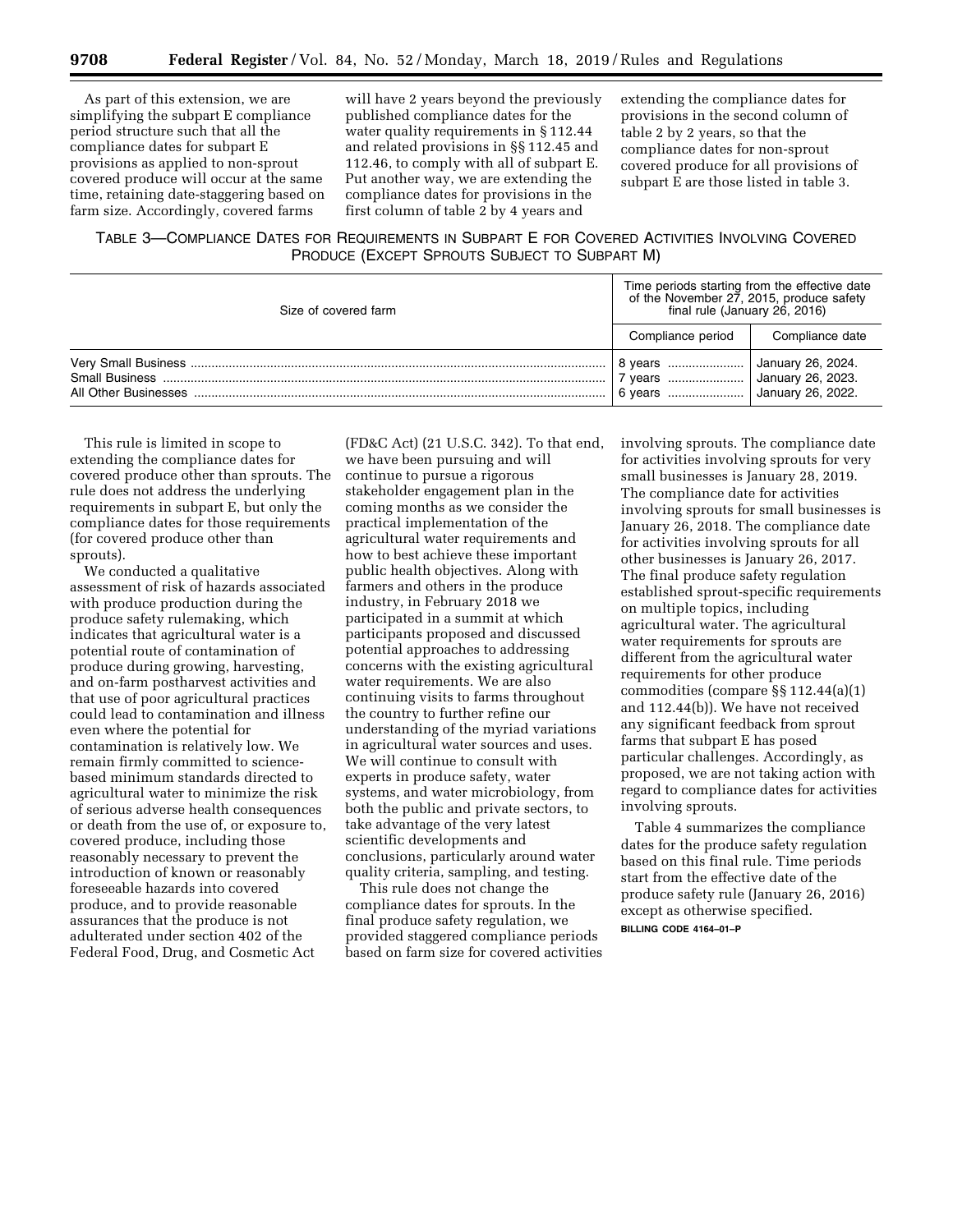|                                                                                                                           |                                                                                                                 |                                                                                  |                                                             | Table 4.--Compliance Dates for the Produce Safety Regulation Under this Final Rule (21 CFR Part 112) |                                       |                                                                                                                                                                            |                                                                                 |                                                                                                                          |                                                                                                    |                                                                                                                                  |                                                                                                  |
|---------------------------------------------------------------------------------------------------------------------------|-----------------------------------------------------------------------------------------------------------------|----------------------------------------------------------------------------------|-------------------------------------------------------------|------------------------------------------------------------------------------------------------------|---------------------------------------|----------------------------------------------------------------------------------------------------------------------------------------------------------------------------|---------------------------------------------------------------------------------|--------------------------------------------------------------------------------------------------------------------------|----------------------------------------------------------------------------------------------------|----------------------------------------------------------------------------------------------------------------------------------|--------------------------------------------------------------------------------------------------|
| Size<br>of<br>Farm                                                                                                        |                                                                                                                 | <b>Compliance Dates</b><br>Relating to Covered<br>Activities on Covered<br>Farms |                                                             | <b>Compliance Dates Relating to Certain Exemptions</b>                                               |                                       |                                                                                                                                                                            |                                                                                 |                                                                                                                          |                                                                                                    |                                                                                                                                  |                                                                                                  |
| Covered<br>activities<br>involving all<br>other covered<br>produce (i.e.,<br>subject to part<br>112, except<br>subpart M) |                                                                                                                 |                                                                                  | Farms eligible for a qualified<br>exemption (if applicable) |                                                                                                      |                                       | Farms relying on the exemption in<br>$§$ 112.2(b) for produce that receives<br>commercial processing that<br>adequately reduces microorganisms of<br>public health concern |                                                                                 |                                                                                                                          |                                                                                                    |                                                                                                                                  |                                                                                                  |
|                                                                                                                           | Covered activities involving sprouts covered under subpart<br>M (i.e., subject to all requirements of Part 112) | Agricultural water requirements in<br>subpart E                                  | All other requirements                                      | Retention of records supporting<br>eligibility in $\S$ 112.7(b)                                      | Modified requirement in § 112.6(b)(1) | All other requirements in §§ 112.6 and<br>112.7 for farms producing sprouts                                                                                                | All other requirements in §§ 112.6 and<br>112.7 for farms not producing sprouts | Requirement to obtain customer written<br>assurances in § $112.2(b)(3)$ for sprouts<br>hat would otherwise be subject to | All other requirements in § 112.2(b) for<br>sprouts that would otherwise be subject<br>o subpart M | produce that would otherwise be covered<br>Requirement to obtain customer written<br>assurances in § $112.2(b)(3)$ for all other | All other requirements in § 112.2(b) for<br>all other produce that would otherwise<br>be covered |
| Very Small<br><b>Businesses</b>                                                                                           | 3<br>years<br>(Jan.<br>28,<br>2019)                                                                             | 8<br>years<br>(Jan.<br>26,<br>2024)                                              | $\overline{4}$<br>years<br>(Jan.<br>27,<br>2020)            | Effective<br>date of<br>rule (Jan.<br>26,<br>2016)                                                   | Jan.<br>1,<br>2020                    | $\overline{\mathbf{3}}$<br>years<br>(Jan.<br>28,<br>2019)                                                                                                                  | 4 years<br>(Jan.<br>27,<br>2020)                                                | 5 years<br>(Jan.<br>26,<br>2021)                                                                                         | 3<br>years<br>(Jan.<br>28,<br>2019)                                                                | 6 years<br>(Jan.<br>26,<br>2022)                                                                                                 | 4 years<br>(Jan.<br>27,<br>2020)                                                                 |
| <b>Businesses</b><br>Small                                                                                                | $\overline{2}$<br>years<br>(Jan.<br>26,<br>2018)                                                                | $\overline{7}$<br>years<br>(Jan.<br>26,<br>2023)                                 | 3<br>years<br>(Jan.<br>28,<br>2019)                         |                                                                                                      |                                       | $\overline{2}$<br>years<br>(Jan.<br>26,<br>2018)                                                                                                                           | 3 years<br>(Jan.<br>28,<br>2019)                                                | 4 years<br>(Jan.<br>27,<br>2020)                                                                                         | $\overline{2}$<br>years<br>(Jan.<br>26,<br>2018)                                                   | 5 years<br>(Jan.<br>26,<br>2021)                                                                                                 | 3 years<br>(Jan.<br>28,<br>2019)                                                                 |
| <b>Businesses</b><br>All Other                                                                                            | 1 year<br>(Jan.<br>26,<br>2017)                                                                                 | 6<br>years<br>(Jan.<br>26,<br>2022)                                              | $\overline{2}$<br>years<br>(Jan.<br>26,<br>2018)            | N/A                                                                                                  |                                       |                                                                                                                                                                            | $\overline{3}$ years<br>(Jan.28,<br>2019)                                       | 1 year<br>(Jan.<br>26,<br>2017)                                                                                          | 4 years<br>(Jan.<br>27,<br>2020)                                                                   | $\overline{2}$ years<br>(Jan.<br>26,<br>2018)                                                                                    |                                                                                                  |

#### **BILLING CODE 4164–01–C**

## **III. Analysis and Response to Public Comments**

In response to the proposed rule, we received comments from covered farms, consumer protection groups, groups representing these stakeholders, and state governments. Many of the comments were supportive of the proposed extension and simplification of compliance dates. In this final rule, we respond to comments related to whether FDA should extend the compliance dates and simplify the

compliance date structure for the agricultural water requirements for covered produce other than sprouts. We did not consider and do not address comments that raised issues beyond the narrow scope of the proposed rule, including comments related to withdrawal or modifications to subpart E or comments related to broader policy issues. FDA will take these additional comments into consideration as we consider approaches to address agricultural water requirements. In this final rule we also do not address specific questions on the produce safety

regulation, but the Technical Assistance Network remains an available resource for such questions (*https://www.fda.gov/ food/guidanceregulation/fsma/ ucm459719.htm*). We have summarized the relevant comments received and provided our responses below.

(Comment 1) Many comments supported the proposed extension of compliance dates for the agricultural water provisions for covered produce other than sprouts. One comment stated that the extension would allow covered farms an opportunity to continue a dialogue with FDA around the best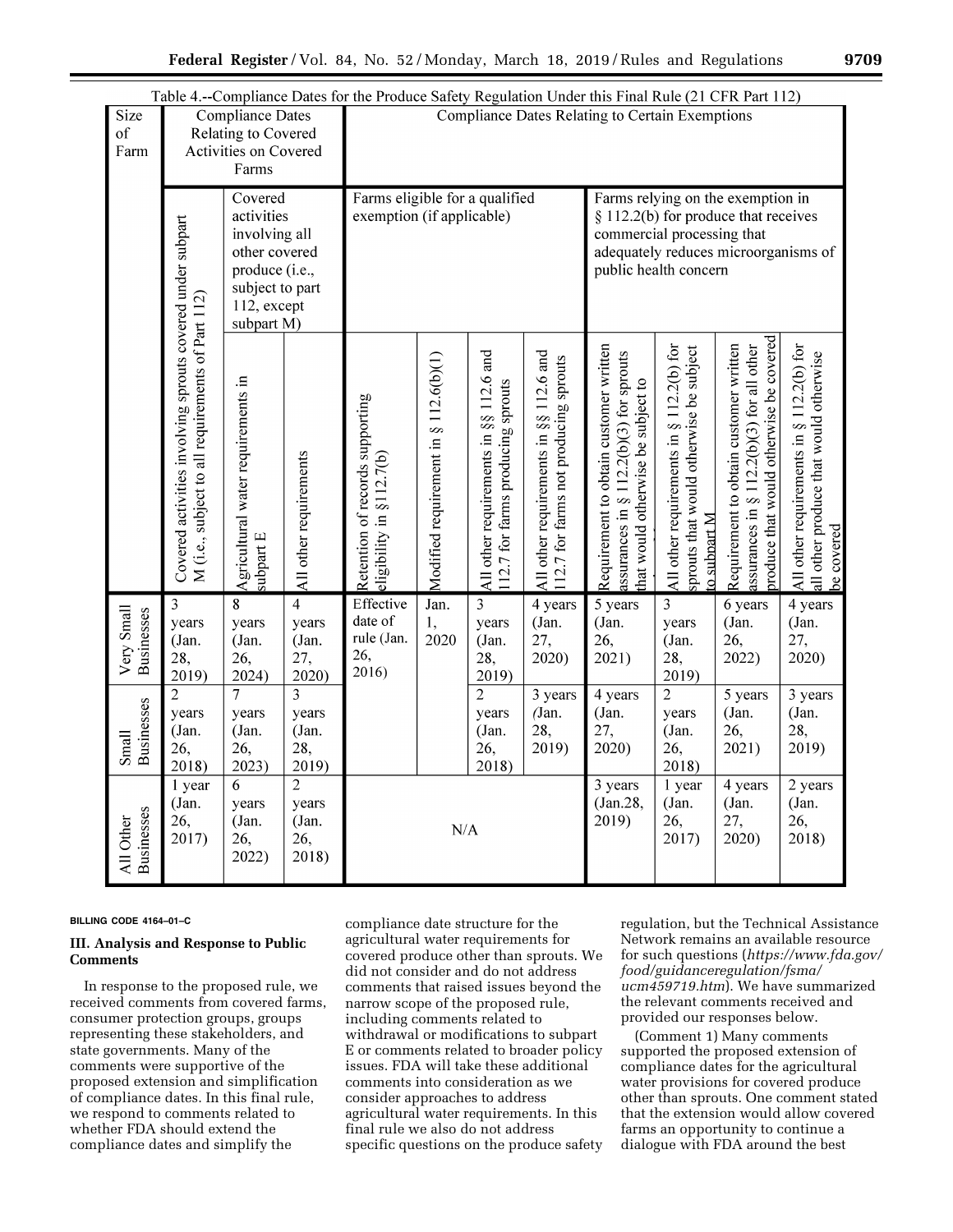approaches to implementing the agricultural water provisions. An association said it ''strongly supported'' the proposed extension, that the agricultural water provisions are very complex, and explained it had been working to educate its members about the requirements but found that developing practical advice was a challenge given the complexity. Another organization expressed its support for the proposed extension and stated that the agricultural water provisions are complicated and difficult to understand. Another individual wrote in support of the extension, contending that covered farms and other stakeholders have been confused by the requirements, and opined that an extension would be particularly helpful to smaller covered farms that could use the additional time to understand and implement these provisions.

(Response 1) These comments are consistent with the feedback we have been receiving on the complexity of the agricultural water provisions from stakeholders since the produce safety final rule published in 2015. We have repeatedly heard the message relayed in these comments—that the requirements of subpart E, particularly the sampling and testing provisions, are complicated to understand, and questions remain about how to implement them in a practical manner. Accordingly, we have decided to finalize the extension as proposed.

(Comment 2) Some comments opposed FDA's proposal to extend the compliance dates because they did not believe we had sufficiently justified the proposed delay, or its length. These comments noted that the compliance dates for certain agricultural water testing requirements were already later than the compliance dates for the rest of the produce safety regulation. These comments also stated that FDA had already sufficiently addressed stakeholder concerns through the rulemaking process, noting that we revised the agricultural water requirements as a result of comments on the proposed and supplemental rules. Some comments also encouraged the Agency to withdraw the proposed rule and focus on implementing the produce safety regulation on time; these comments also noted the public health benefits of the produce safety regulation.

(Response 2) While we share the goal of public health expressed in these comments, we believe that a delay is necessary and justified for reasons different than those set out in the final rule for the changes to the agricultural water requirements. The feedback we

have received since the final rule was published about the complexity and the attendant challenges with the produce safety regulation's agricultural water requirements has been frequent and consistent and has come from growers of many commodities in many regions. This feedback is new and is in addition to the comments on the proposed rule. Since the final rule was published, many covered farms, both individually and in groups via associations, have strenuously expressed concerns, particularly around the complexity of the sampling and testing provisions. On numerous farm visits and industry gatherings across the country, stakeholders have frequently communicated to us that they view the agricultural water regulatory scheme as too complex and too burdensome, and have objected that it does not sufficiently allow for a variety of water uses and availabilities. In the face of these widespread and steady concerns, including new concerns that were not expressed in response to the proposed rule, we proposed this compliance date extension, for the purpose of further engaging stakeholders and determining what can be done to consider and address the concerns we have heard. Many comments to this docket repeat and reinforce what we have been hearing. We therefore conclude it is in the public's interest for us to institute this delay so that we may further collaborate with an array of stakeholders and pursue solutions that will allow us to achieve the shared goal of improved produce safety in a way that is more workable for covered farms.

The length of this delay in compliance dates was chosen to allow us sufficient time to explore these challenges with stakeholders and experts, and pursue solutions that improve the workability of these provisions. Covered farms also need a significant amount of time to prepare for compliance after the solutions are determined. A shorter time period would not have been sufficient for both robust stakeholder engagement and for covered farms to transition to implementation.

(Comment 3) Some comments opposed FDA's proposal to extend the agricultural water compliance dates, in general because they concluded the extension would harm consumers more than it would help covered farms. Some of these comments noted that FDA's cost-benefit analysis indicates that this delay would impose a burden on consumers that outweighs any gains that may accrue to producers. Some comments contended that the extension has the potential to increase the risk of

illness and death by potentially more than 730,000 additional cases of foodborne illness. Some comments noted that the proposed compliance date extension would mean covered farms would not be required to comply with these provisions until 11–13 years after FSMA was enacted, thereby delaying benefits to the public.

(Response 3) FDA remains committed to ensuring that the produce safety rule addresses the risks associated with agricultural water. We note that produce remains subject to the adulteration provisions of the FD&C Act during this extension of the compliance dates, and the agency encourages farms to focus their attention on good agricultural practices to maintain and protect the quality of their water sources. (See, *e.g.,*  FDA's ''Guide to Minimize Microbial Food Safety Hazards for Fresh Fruits and Vegetables,'' at *https:// www.fda.gov/Food/Guidance Regulation/GuidanceDocuments RegulatoryInformation/ ucm064574.htm*). We have, however, determined that it will serve the public health best to take time now to engage stakeholders and discern how best to achieve public health protections in the covered produce agricultural water arena. FDA believes that ignoring the widespread concerns raised about complexity and serious questions about how the requirements can be implemented in practical ways on farms is also likely to reduce the estimated public health benefits of the agricultural water provision of the rule. Farms that cannot understand the requirements and determine how to implement the requirements are not likely to be realizing full food safety measures. We thus believe it is critical to address the issues we have heard about the complexity of the final rule and the diversity of use and source of agricultural water, and the variety of factors that impact agricultural water. The agency also believes that further collaboration with stakeholders to understand the source of the complexity and develop practical solutions is necessary to best allow us to achieve the shared goal of improved produce safety in a way that is more workable for covered farms.

The economic analysis we conducted for the produce safety final rule, in keeping with our standard practice, evaluated the costs and benefits of the rule in its first 10 years, or 2016–2025. We analyzed the costs and benefits of this extension over the same time horizon (2016–2025). We estimated that this extension would translate to a savings of \$12 (10) million for covered farms (annualized at 3 (7) percent over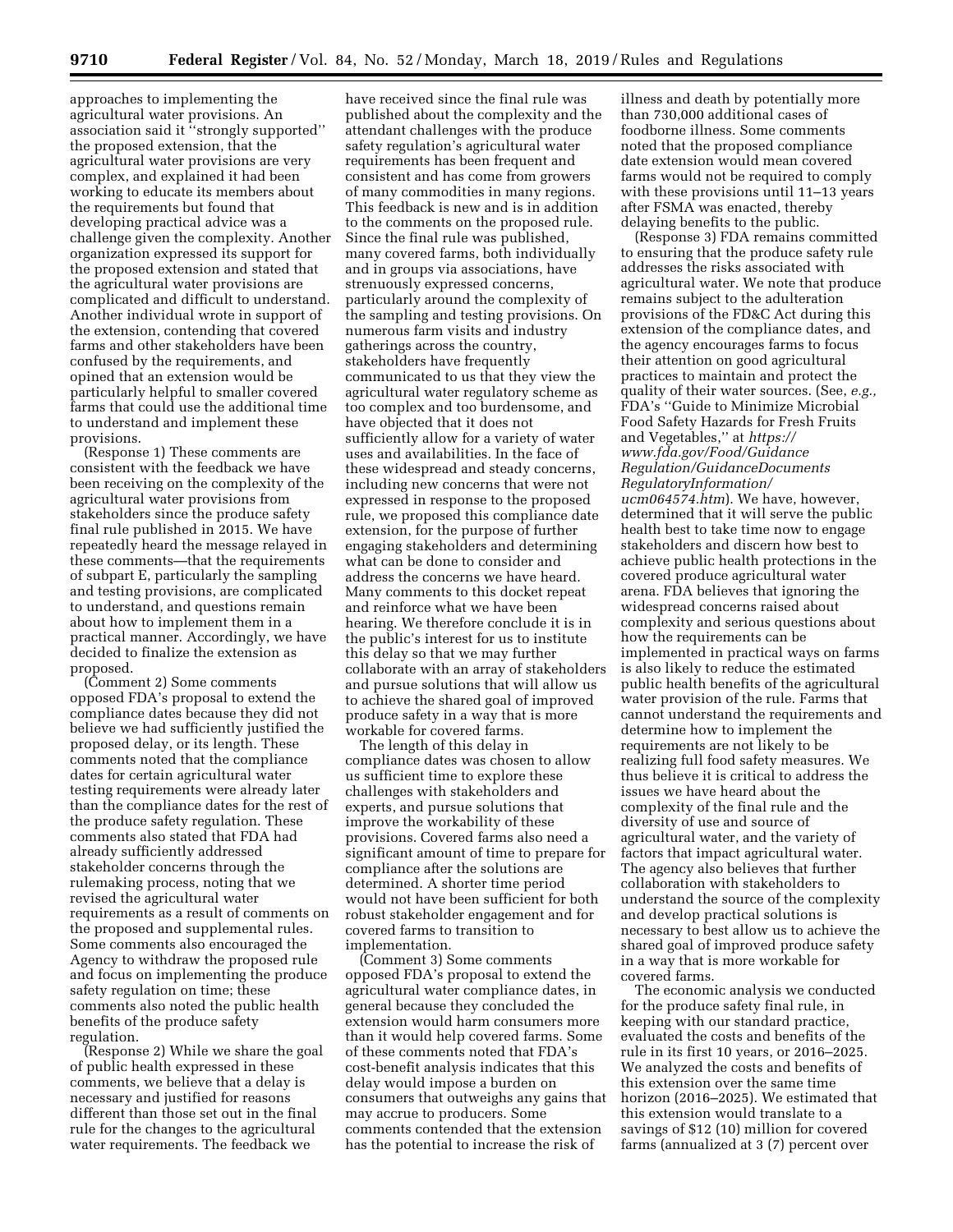those 10 years), because we estimated covered farms would delay making additional investments to initially comply with the agricultural water provisions until the arrival of the extended compliance dates. Because our economic analysis spans ten years starting with the produce safety rule effective date, the delay in those initial investments shows as a savings over those 10 years, but over the longer term may be viewed as costs deferred rather than saved. Using the same time horizon (2016–2025), we also estimated that this extension would reduce expected benefits from the rule as a whole during those 10 years from \$800 (\$740) million to \$696 (\$644) million, annualized at 3

percent (7 percent) over those 10 years. We do not know how the commenter arrived at the estimate that this extension could contribute to more than 730,000 additional cases of foodborne illness. We estimate that approximately 31,300 illnesses would not be prevented during the specified 10-year time horizon as a result of this extension.<sup>2</sup> Because we have not yet decided how to address the concerns that have been raised about the practicality of the requirements, we cannot estimate the economic impact or the effect on foodborne illness rates of any solutions that we might implement in the future.

With the delay of the compliance dates, we intend to lay the groundwork for a successful implementation, which will benefit all stakeholders. We will use this time to engage with all stakeholders and consult with experts to determine how to implement, explain, and/or revise the agricultural water provisions in ways that reduce complexity and improve their workability for covered farms while still attaining for the public the benefits of science-based agricultural water standards for covered produce. We will also use the time to continue our outreach and educational efforts, so that the myriad types of covered farms will have the opportunity to prepare for successful implementation.

(Comment 4) Some comments opposed FDA's proposal to extend compliance dates because they felt that the proposed rule was too broad in that it extends the compliance date for other

agricultural water provisions in subpart E that are not dependent on an analysis of multiyear water profile (*e.g.,*  requirement for growers to inspect and repair water distribution infrastructure, monitor for the buildup of organic material in wash tanks and coolers, maintain and monitor the temperature of water to minimize microbiological risk, and keeping records of the scientific support for food safety interventions). Comments argued that some subpart E requirements are not complex, and it would not be difficult for covered farms to comply with such requirements by the original compliance dates. Comments also noted some thirdparty audits require compliance with standards that are similar to parts of subpart E, implying that some covered farms are already complying with similar provisions for that purpose.

(Response 4) FDA considered proposing to extend just the provisions in subpart E that, under the produce safety final rule, had a compliance date 2 years later than the rest of subpart E (see table 2), but we determined that there were other provisions in subpart E that were equally complex and challenging for stakeholders, particularly other sampling and testing provisions (see, *e.g.,* § 112.46(b)(1) (testing requirement originally subject to the ''earlier'' compliance date in the context of untreated surface water)). Accordingly, retaining the original bifurcated structure was not an option. We have heard repeatedly from stakeholders that the compliance date structure under subpart E is confusing, so extending compliance dates for both a subset of the originally-not-extended provisions of subpart E, together with the originally-extended provisions of subpart E, would mean adding another layer of confusion to the subpart E compliance date situation, and that did not seem wise or workable.

Some third-party audits include agricultural water requirements with which farms must comply to obtain a passing audit or certification, and some of those requirements may be similar to provisions in subpart E. Although some segments of the industry do undergo third-party audits, that fact did not dissuade us from the conclusion that there is a need to extend the compliance date for all of subpart E (for covered produce other than sprouts), which is based on significant feedback received from stakeholders since publication of subpart E in the produce safety final rule as well as comments on the extension proposed rule.

(Comment 5) Some comments argued that FDA failed to explain the nature of the confusion over the rule's

compliance date structure that caused us to propose a simplification to that structure.

(Response 5) As evidenced by other comments, there was confusion over the compliance dates in subpart E and some stakeholders found it challenging to discern exactly which regulatory requirements were subject to the longer compliance period. One comment noted that simply determining the relevant compliance date is a challenge and said simplifying the compliance date structure would help. Other comments noted being confused by the existing compliance date structure. We conclude there is sufficient justification for us to simplify the subpart E compliance date structure.

(Comment 6) Even with the compliance date extension and simplification we proposed in September 2017 and are finalizing here, some comments expressed confusion about the meaning of the compliance date with respect to initiating sampling versus completing the microbial water quality profile (MWQP). One comment specifically requested that the new compliance dates mean the dates on which farms must start to conduct the initial survey to develop the MWQP.

(Response 6) Farms are not required to have completed a MWQP by their compliance date. A farm's compliance date means the date on which the farm must begin sampling a water source for its initial survey, which will eventually result in a MWQP.

We note that this issue was addressed in the 2016 final rule that extended and clarified compliance dates for certain FSMA provisions (81 FR 57784 at 57793–94). However, we recognize that there is still confusion about when the MWQP must be completed under the simplified compliance date structure we are finalizing here. We are therefore clarifying that farms are not required to have already developed a completed MWQP as of their new compliance date. Rather, farms must begin sampling and testing their untreated water sources in accordance with  $\S 112.46(b)(1)$ , as applicable, by their compliance date. If the compliance date is not an appropriate time to engage in the relevant sampling and testing activities—for example, because of the requirement in § 112.46(b)(1)(ii) that samples be representative of your use of the water—then compliance must begin by the first relevant time period that occurs after the compliance date.

To elaborate on what this would mean in practical terms, for a farm that is not small or very small, compliance must begin by the first relevant time period that occurs on or after January 26, 2022.

<sup>2</sup>We arrive at this estimate by taking the decrease in the annualized benefits between the original produce safety rule and the rule with this extension (about \$104 million and \$96 million at 3 percent and 7 percent, respectively, over 10 years) and dividing it by the average cost per foodborne illness associated with covered produce other than sprouts. We estimate that approximately 30,103 and 32,554 illnesses annualized at 3 percent and 7 percent, respectively, that we estimate would not be prevented during the specified 10-year time horizon.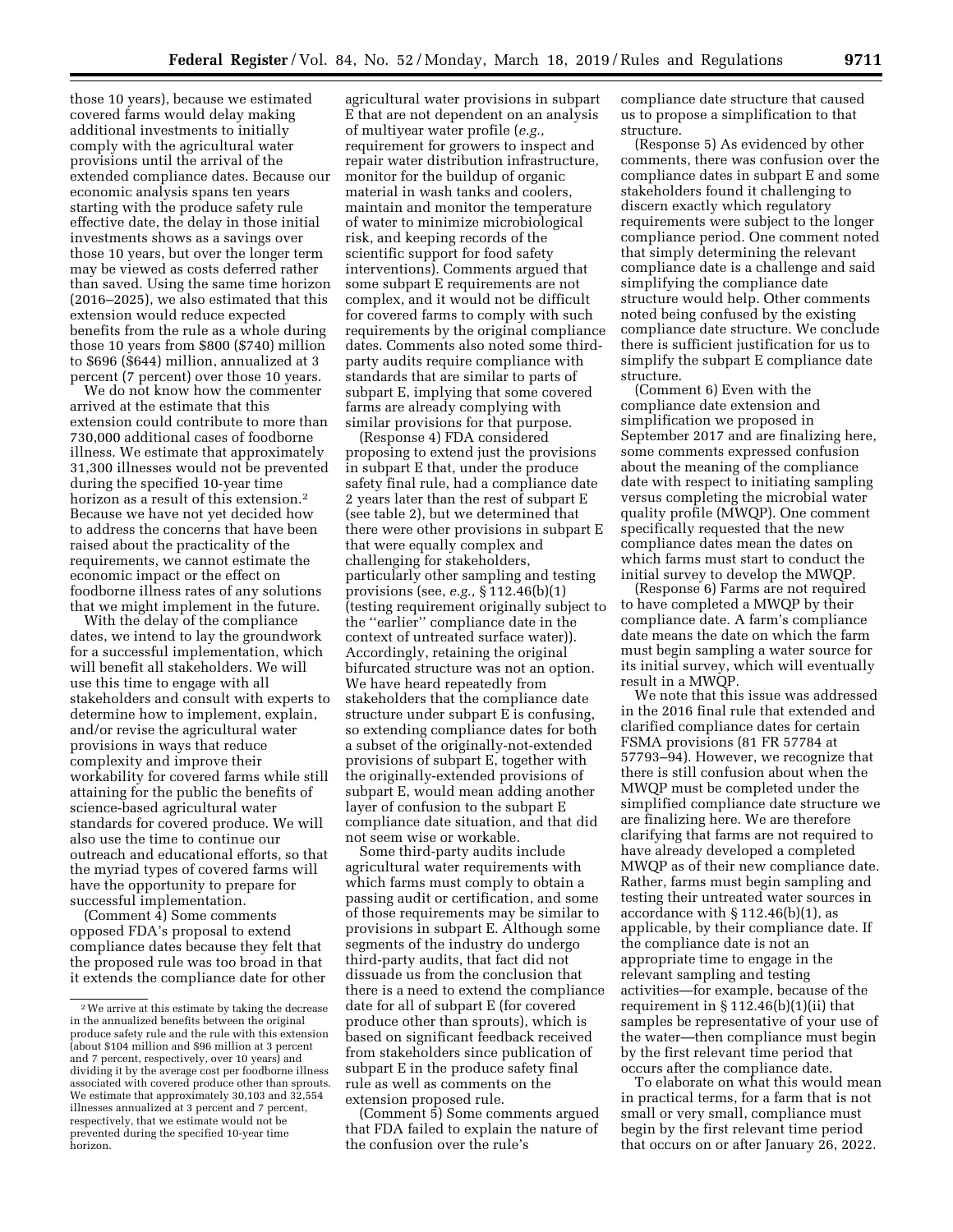For example, if a farm that is not small or very small only uses an untreated water source for agricultural water in May, a compliance date of January 26, 2022, would indicate that sample collection under § 112.46(b)(1) must take place in May 2022, as that is the time in which water samples collected would be representative of their use of the water. Farms that wish to develop or begin developing their MWQP prior to their compliance date are welcome to do so; but in the above example, FDA would not expect sample collection to have begun prior to May 2022.

To provide a few examples related to the number and timing of samples, all of the following possible approaches are acceptable for farms that are not small or very small:

• Beginning in 2022, conducting an initial survey of an untreated surface water source by taking 10 samples per year over 2 years (10 in 2022 and 10 in 2023) for a total of 20 samples in accordance with  $\S 112.46(b)(1)(i)(A);$ calculating the MWQP for the first time upon completing the 20-sample data set in 2023; and applying any necessary corrective actions under § 112.45(b) as soon as practicable and no later than the following year (*e.g.,* during the 2024 growing season).

• Beginning in 2022, conducting an initial survey of an untreated surface water source by taking 5 samples per year over 4 years (5 in 2022, 5 in 2023, 5 in 2024, and 5 in 2025) for a total of 20 samples, in accordance with  $\S 112.46(b)(1)(i)(A);$  calculating the MWQP for the first time upon completing the 20-sample data set in 2025; and applying any necessary corrective actions under § 112.45(b) as soon as practicable and no later than the following year (*e.g.,* during the 2026 growing season).

• Beginning in 2022, conducting an initial survey of an untreated ground water source by taking 4 samples during the 2022 growing season in accordance with  $\S 112.46(b)(1)(i)(B)$ ; calculating the MWQP for the first time upon completing the 4-sample data set at the end of the 2022 growing season; and applying any necessary corrective actions under § 112.45(b) as soon as practicable and no later than the following year (*e.g.,* during the 2023 growing season).

(Comment 7) Some comments requested additional outreach and education as FDA explores modifications to the agricultural water testing provisions.

(Response 7) FDA intends to continue to work with an array of stakeholders to explore and address the concerns around subpart E. As described above,

we will be implementing a rigorous stakeholder engagement plan over the course of several months. If we determine that changes to subpart E are necessary, that would require notice and comment rulemaking and thus the public would have an opportunity to comment on any proposed changes. If we determine that we can address concerns through guidance, such a guidance would be considered ''Level 1'' and would be subject to the notice and comment procedures outlined in § 10.115(g), which is part of FDA's Good Guidance Practices regulations. We also remain committed to working with covered farms to prepare for compliance, through outreach, training and education, and other collaboration.

(Comment 8) Some comments stated the proposed extension is contrary to Congress' intent and the plain language of FSMA, noting that the statute included a deadline for the produce safety final rule.

(Response 8) We do not agree that delaying the compliance date for subpart E is contrary to Congress's intent or the plain language of the statute. FSMA required FDA to establish science- and risk-based minimum standards for the safe production and harvesting of produce for human consumption (see section 419(a)(1)(A) of the FD&C Act (21 U.S.C. 350h(a)(1)(A))), which we have done by promulgating the produce safety regulation. Extending the compliance dates for subpart E (for covered produce other than sprouts) will allow us to evaluate how we can either improve the requirements or implement them in a way that is less confusing and more workable for covered farms, in light of the feedback we have received about subpart E, while still protecting the public health.

Although FSMA includes deadlines for issuing the proposed and final rules, there is nothing in the language or spirit of the statute that is contrary to FDA doing its due diligence to examine how we can achieve the public health regulatory objectives contained in the rule in a way that is more practical for covered farms. We reiterate that we are not changing the compliance dates for the entire produce safety regulation, just subpart E for covered produce other than sprouts.

(Comment 9) Comments stated that FDA should clearly communicate its expectations of agricultural water users during the extension.

(Response 9) With this final rule, we are extending the compliance dates for subpart E of the produce safety regulation for covered produce other than sprouts. FDA will therefore not expect growers of covered produce

(other than sprouts) to implement subpart E until the new compliance dates. In the meantime, farms should focus their attention on good agricultural practices to maintain and protect the quality of their water sources. (See, *e.g.,* FDA's ''Guide to Minimize Microbial Food Safety Hazards for Fresh Fruits and Vegetables,'' at *https://www.fda.gov/ Food/GuidanceRegulation/ GuidanceDocuments RegulatoryInformation/ ucm064574.htm*). Farms currently testing their water may choose to continue with their current water testing programs, and farms that are not currently testing their water may choose to begin doing so.

#### **IV. Economic Analysis of Impacts**

We have examined the impacts of this rule under Executive Order 12866, Executive Order 13563, Executive Order 13771, the Regulatory Flexibility Act (5 U.S.C. 601612), and the Unfunded Mandates Reform Act of 1995 (Pub. L. 104–4). Executive Orders 12866 and 13563 direct us to assess all costs and benefits of available regulatory alternatives and, when regulation is necessary, to select regulatory approaches that maximize net benefits (including potential economic, environmental, public health and safety, and other advantages; distributive impacts; and equity). Executive Order 13771 requires that the costs associated with significant new regulations ''shall, to the extent permitted by law, be offset by the elimination of existing costs associated with at least two prior regulations.'' We believe that this final rule is an economically significant regulatory action as defined by Executive Order 12866.

The Regulatory Flexibility Act requires Agencies to analyze regulatory options that will minimize any significant impact of a rule on small entities. Because this final rule only extends the compliance dates for certain provisions of the produce safety regulation, we certify that this final rule will not have a significant economic impact on a substantial number of small entities.

The Unfunded Mandates Reform Act of 1995 (section 202(a)) requires us to prepare a written statement, which includes an assessment of anticipated costs and benefits, before proposing ''any rule that includes any Federal mandate that may result in the expenditure by state, local, and tribal governments, in the aggregate, or by the private sector, of \$100,000,000 or more (adjusted annually for inflation) in any one year.'' The current threshold after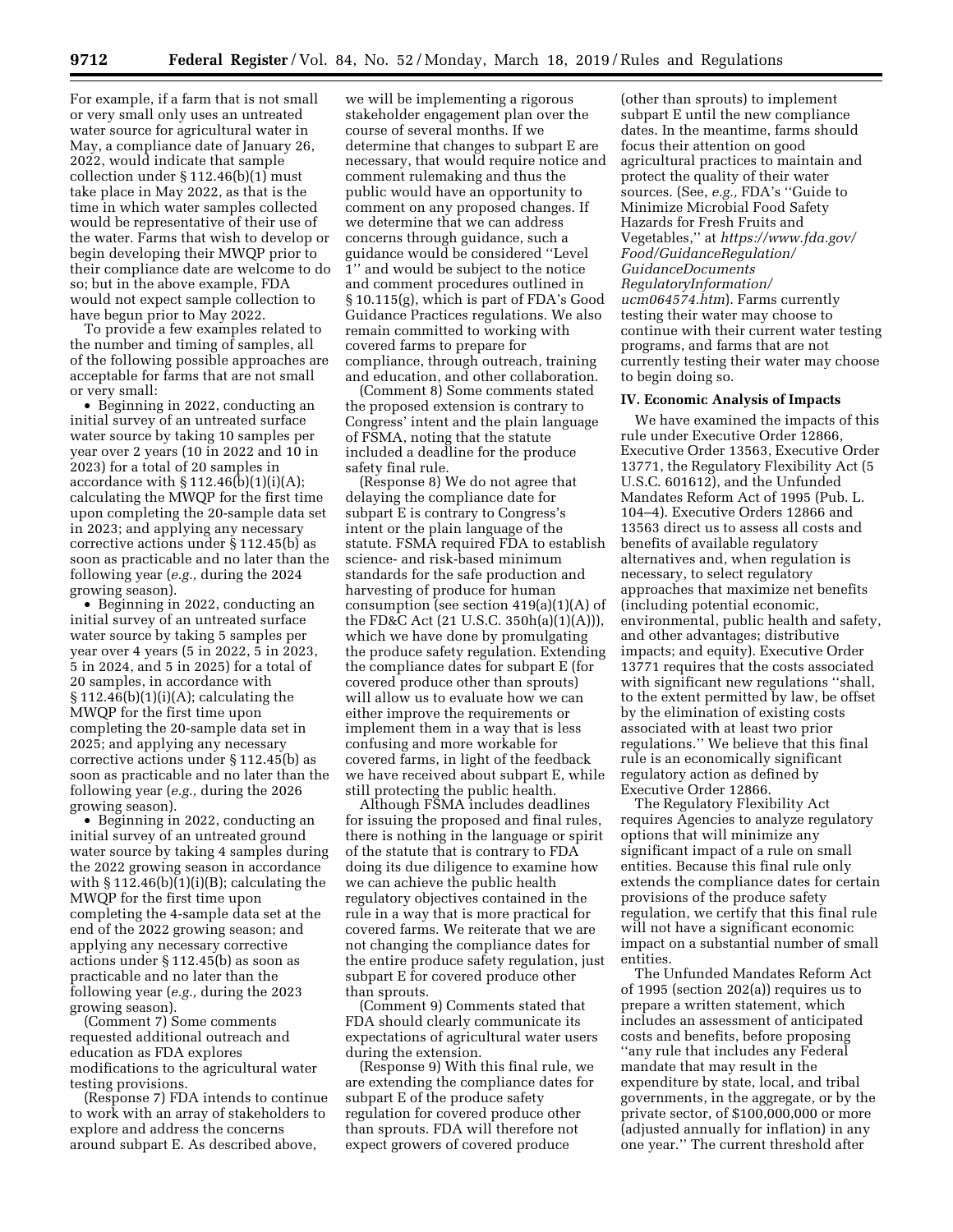adjustment for inflation is \$150 million, using the most current (2017) Implicit Price Deflator for the Gross Domestic Product. This final rule will not result in an expenditure in any year that meets or exceeds this amount.

This rule extends, for non-sprout covered produce, the compliance date for all of the provisions of subpart E to 4 years after the relevant farm's compliance date for all other provisions of the produce safety regulation (which varies based on establishment size). The estimated costs and benefits accrued in any given year of compliance with the produce safety regulation, relative to the first year of compliance, do not change. However, because the compliance dates for certain provisions are extended, the discounted value of both total costs and total benefits decrease.

In the final regulatory impact analysis of subpart E of the produce safety regulation, we only considered §§ 112.42, 112.44, 112.45(a)(2), 112.45(b)(3), 112.46(b), and 112.46(c) to result in a cost. Therefore, while subpart E has other provisions, only the

aforementioned provisions are relevant to and addressed in this cost and benefit analysis.

There is a reduction in costs (*i.e.,* cost savings) associated with extending, for non-sprout covered produce, the compliance date for all of the provisions of subpart E to 4 years after the relevant farm's compliance date for the rest of the produce safety regulation. With respect to their non-sprout covered produce, covered farms have 4 years from the compliance date for the other provisions of produce safety regulation to comply with the provisions in subpart E. Thus, while all initial startup costs and recurring costs remain the same as estimated in the final regulatory impact analysis for the produce safety regulation (Ref. 1), the annualized total costs, discounted at 3 (7) percent over 10 years, decrease from \$291 (\$265) million to \$280 (\$254) million, resulting in a savings of \$12 (\$10) million.3 The present value of total costs, discounted at 3 (7) percent over 10 years, decreases from about \$2.5 (\$1.9) billion to about \$2.4 (\$1.8) billion, resulting in a savings

of about \$99 (\$74) million. No additional costs would be incurred by state, local, and tribal governments or the private sector as a result of this rule.

There is a reduction in benefits associated with extending the compliance dates as described previously. Consumers eating nonsprout covered produce will not enjoy the potential health benefits (*i.e.,*  reduced risk of illness) provided by the provisions of subpart E until 2 to 4 years (depending on the specific provision) later than originally established in the produce safety regulation. Thus, the annualized total benefits to consumers, discounted at 3 (7) percent over 10 years, decrease by \$104 (\$96) million from \$800 (\$740) million to \$696 (\$644) million. The present value of total benefits, discounted at 3 (7) percent over 10 years, decreases from about \$6.8 (\$5.2) billion to about \$5.9 (\$4.5) billion. Estimated changes in benefits and costs as a result of this extension are summarized in the following table.

## TABLE 5—SUMMARY OF CHANGES TO BENEFITS AND COSTS AS A RESULT OF THE FINAL RULE

|                                                           |                     | Units        |                      |                        |  |
|-----------------------------------------------------------|---------------------|--------------|----------------------|------------------------|--|
| Category                                                  | Primary<br>estimate | Year dollars | Discount rate<br>(%) | Period<br>covered      |  |
| Forgone Benefits:                                         | \$96<br>104         | 2017<br>2017 |                      | 2016-2025<br>2016-2025 |  |
| Forgone Costs:<br>Annualized<br>Monetized \$millions/year | 10<br>12            | 2017<br>2017 |                      | 2016-2025<br>2016-2025 |  |

table 6 we estimate present and annualized values of costs and cost

In line with Executive Order 13771, in savings over an infinite time horizon. Based on these cost-savings, this final rule will be considered a deregulatory action under Executive Order 13771.

## TABLE 6—EXECUTIVE ORDER 13771 SUMMARY TABLE (IN \$ MILLIONS 2016 DOLLARS, OVER AN INFINITE TIME HORIZON)

| Item | Primary<br>estimate<br>(7%) | Primarv<br>estimate<br>(3%) |
|------|-----------------------------|-----------------------------|
|      | \$72                        | \$97<br>C                   |

We have developed a comprehensive Economic Analysis of Impacts that assesses the impacts of the final rule. The full analysis of economic impacts is available in the docket for this rule (Ref. 2) at *https://www.regulations.gov,* and at *https://www.fda.gov/AboutFDA/Reports ManualsForms/Reports/Economic Analyses/default.htm*.

## **V. Analysis of Environmental Impact**

We have determined under 21 CFR 25.30(j) that this action is of a type that does not individually or cumulatively have a significant effect on the human environment. Therefore, neither an environmental assessment nor an environmental impact statement is required.

This rule contains no collection of information. Therefore, clearance by the Office of Management and Budget under the Paperwork Reduction Act of 1995 is not required.

<sup>3</sup>The \$12 million and \$10 million figures are rounded. The costs decrease from \$291.5 (\$264.8)

**VI. Paperwork Reduction Act of 1995** 

million to \$279.8 (\$254.3) million, resulting in a savings of \$11.6 (\$10.5) million.